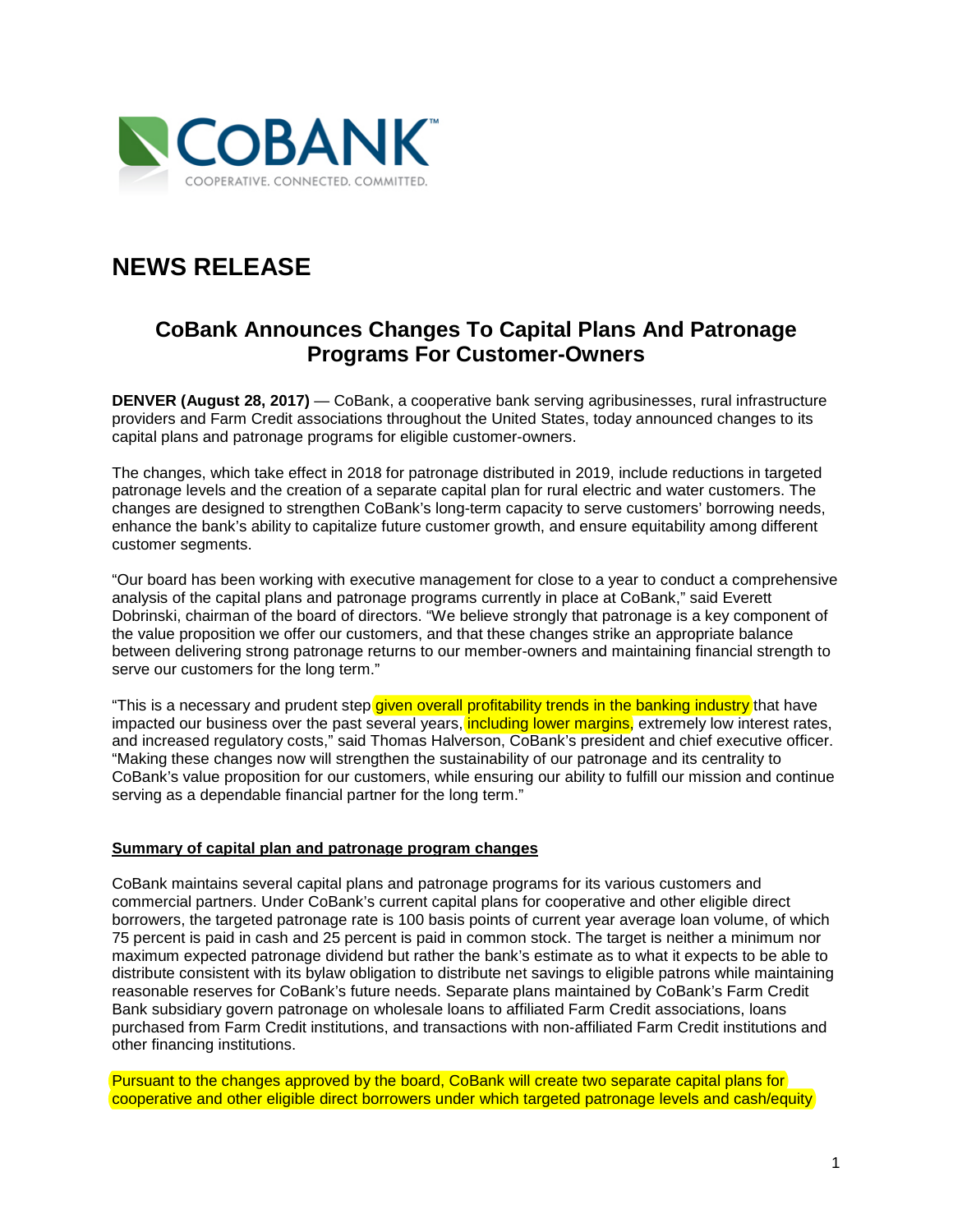splits will be more equitably balanced between the earnings generated by different customer portfolios and the use of the bank by its patronage-eligible members. Agribusiness, communications and project finance customers will be in one pool; rural electric and water customers will be in another. In addition, target patronage levels for all customers and partners will be reduced.

Capital plans and patronage programs for each customer or loan type are summarized in the following table:

| <b>Customer or</b><br>loan type                                                                                                                  | <b>Equity</b><br>requirement <sup>1</sup> | <b>Target patronage</b><br>level – former plan $^2$ | <b>Target patronage</b><br>level – new plan $^2$ | <b>Cash/equity split</b><br>$-$ former plan $3$ | <b>Cash/equity split</b><br>$-$ new plan $^3$ |
|--------------------------------------------------------------------------------------------------------------------------------------------------|-------------------------------------------|-----------------------------------------------------|--------------------------------------------------|-------------------------------------------------|-----------------------------------------------|
| Agribusiness,                                                                                                                                    | 8%                                        | $100$ bps                                           | $95$ bps                                         | 75% / 25%                                       | 75% / 25%                                     |
| communications & project                                                                                                                         |                                           |                                                     |                                                  |                                                 |                                               |
| finance                                                                                                                                          |                                           |                                                     |                                                  |                                                 |                                               |
| Rural electric & water                                                                                                                           | 8%                                        | $100$ bps                                           | 80 bps                                           | 75% / 25%                                       | $60\% / 40\%$                                 |
| Loans purchased from other                                                                                                                       | 8%                                        | $100$ bps                                           | $95$ bps                                         | 75% / 25%                                       | 75% / 25%                                     |
| <b>Farm Credit institutions</b>                                                                                                                  |                                           |                                                     |                                                  |                                                 |                                               |
| <b>Farm Credit affiliates</b>                                                                                                                    | 4%                                        | 45 bps                                              | 36 bps                                           | 100% / 0%                                       | 100%/0%                                       |
| Non-affiliated Farm Credit                                                                                                                       | 4%                                        | 45 bps                                              | 26 bps                                           | 20% / 80%                                       | 20% / 80%                                     |
| and other financing                                                                                                                              |                                           |                                                     |                                                  |                                                 |                                               |
| institutions                                                                                                                                     |                                           |                                                     |                                                  |                                                 |                                               |
| Cooperatives and other eligible direct borrowers fulfill their equity requirement over time through the equity portion of their annual           |                                           |                                                     |                                                  |                                                 |                                               |
| patronage distributions, as do loans purchased from other Farm Credit institutions, and non-affiliated Farm Credit and other financing           |                                           |                                                     |                                                  |                                                 |                                               |
| institutions. Affiliated Farm Credit associations capitalize their wholesale loans from the bank in full on an annual basis.                     |                                           |                                                     |                                                  |                                                 |                                               |
| $2$ Target patronage is defined as the number of basis points (bps) of current-year average loan volume for eligible borrowers.                  |                                           |                                                     |                                                  |                                                 |                                               |
| <sup>3</sup> Once borrowers reach their target equity requirement, they effectively receive 100 percent of their patronage distribution in cash. |                                           |                                                     |                                                  |                                                 |                                               |

For cooperatives and other eligible direct borrowers as well as for loans purchased from other Farm Credit institutions, the new target patronage levels take effect in the 2018 calendar year and will be reflected in patronage distributions made in March 2019. Meanwhile, affiliated associations and nonaffiliated Farm Credit and other financing institutions will transition to their new targeted patronage levels over a multi-year period ending in 2020. As always, any patronage distributions are subject to approval by CoBank's board of directors.

No changes are being made to target equity requirements for any borrower or commercial partner.

### **Business rationale for capital plan and patronage program changes**

Dobrinski and Halverson noted that the capital and patronage changes approved by the board are designed to position CoBank for long-term success and address a number of marketplace challenges. Those challenges include:

- $\triangleright$  Higher minimum regulatory capital requirements under Farm Credit Administration regulations that took effect in 2017, in addition to other increased regulatory costs in recent years.
- $\triangleright$  A prolonged low interest rate environment that has impacted CoBank's returns on invested capital.
- $\triangleright$  Decreased returns on equity and assets driven by low interest rates and low credit spreads. The bank's return on common equity has declined from 15.16 percent in 2012 to 12.40 percent in 2016, and its return on average assets has declined from 0.94 percent to 0.78 percent over the same period.
- $\triangleright$  Declining spreads and net interest margin driven by intense competition in the banking industry. CoBank's net interest margin has declined from 1.41 percent in 2012 to 1.14 percent in 2016.
- $\triangleright$  Low and declining spreads in the rural utilities sector, particularly for rural electric and water loans.

"Virtually every financial institution in the country has been dealing with declining margins and increased regulatory costs in recent years," Halverson said. "CoBank's financial performance has been consistently strong, and we have been successful in continuing to fulfill our mission while maintaining solid levels of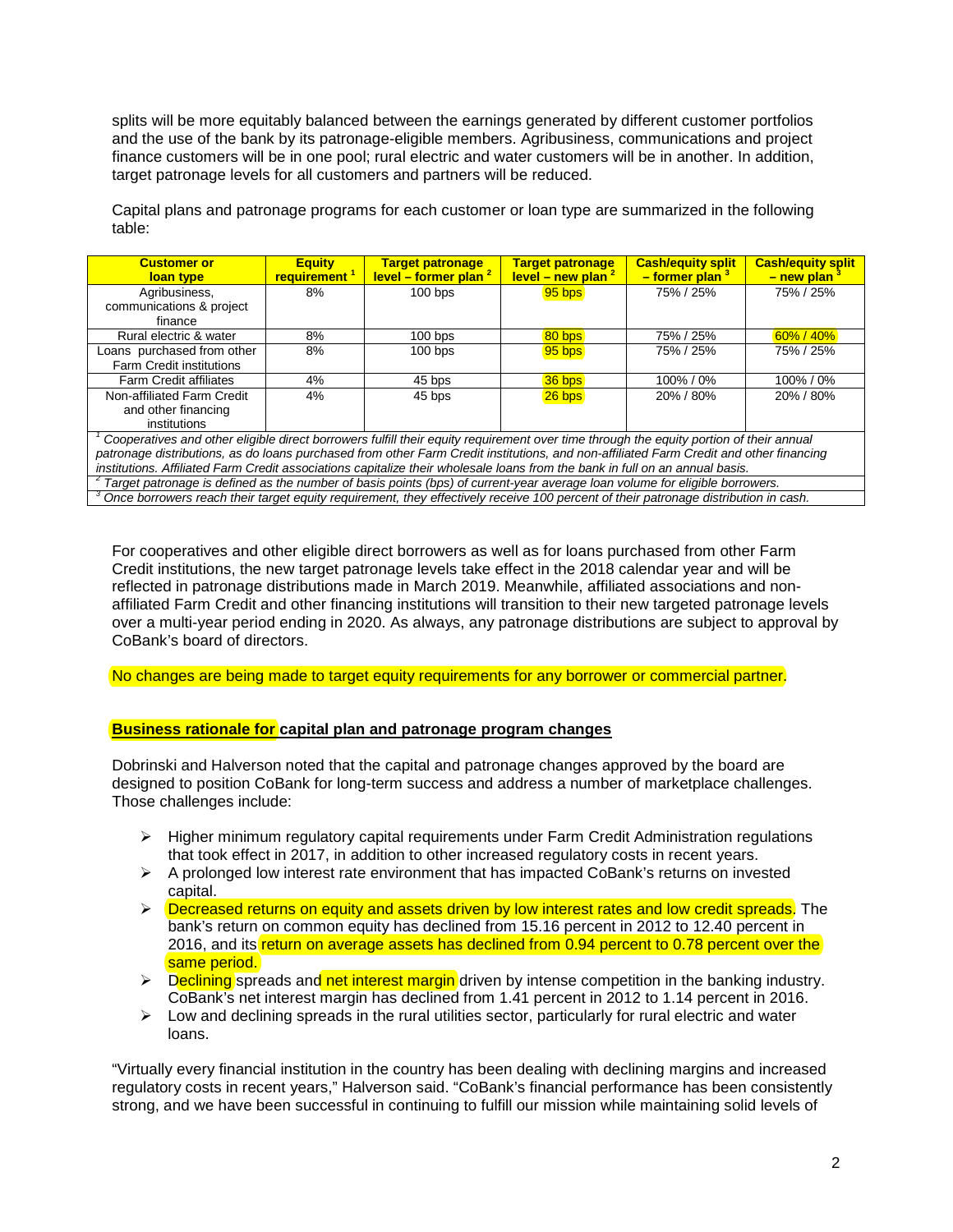capitalization. Looking forward, however, it's clear we must continue to generate sufficient retained earnings to ensure we have the capital in place to support our customers' growth and fulfill our mission in rural America."

"Our customers' foremost concern is that we remain a dependable source of credit, in good times and bad and regardless of conditions in the market." Dobrinski said. "We hope our customers will understand that this decision has been made with their long-term interests in mind, and that they will support this change which will safeguard the future financial strength and mission service capabilities of CoBank."

#### **Webinar on capital plan and patronage program changes for customer-owners**

CoBank will hold a one-hour webinar about the capital plan and patronage program changes for all active borrowers on Wednesday, August 30, 2017, at 2 p.m. Mountain Time. Dobrinski, Halverson and Chief Financial Officer David Burlage will provide further detail about the changes and also answer questions from customers.

To join via phone, call 833-659-7625 and use passcode 71556320. To join via the Internet, click [here](https://edge.media-server.com/m6/p/rdnj7d9v) or visit the "Newsroom & Financials" section of the CoBank web site.

#### **About CoBank**

CoBank is a \$125 billion cooperative bank serving vital industries across rural America. The bank provides loans, leases, export financing and other financial services to agribusinesses and rural power, water and communications providers in all 50 states. The bank also provides wholesale loans and other financial services to affiliated Farm Credit associations serving farmers, ranchers and other rural borrowers in 23 states around the country.

CoBank is a member of the Farm Credit System, a nationwide network of banks and retail lending associations chartered to support the borrowing needs of U.S. agriculture, rural infrastructure and rural communities. Headquartered outside Denver, Colorado, CoBank serves customers from regional banking centers across the U.S. and also maintains an international representative office in Singapore.

For more information about CoBank, visit the bank's web site at [www.cobank.com.](http://www.cobank.com/)

#### **Forward-Looking Statements**

Certain of the statements contained in this news release that are not historical facts are forward-looking statements within the meaning of the Private Securities Litigation Reform Act of 1995. Our actual future business may differ materially and adversely from our expectations expressed in any forward-looking statements. Forward-looking statements are typically identified by words such as "believe," "expect," "anticipate," "intend," "estimate," "plan," "project," "target," "may," "will," "should," "would," "could," or similar expressions. Although we believe that the information expressed or implied in such forwardlooking statements is reasonable, we can give no assurance that such projections and expectations will be realized or the extent to which a particular plan, projection or expectation may be realized. These forward-looking statements are based on current knowledge and subject to risks and uncertainties. We encourage you to read our Annual Report and Quarterly Reports located on the bank's website at [www.cobank.com.](http://www.cobank.com/) We undertake no obligation to revise or publicly update our forward-looking statements for any reason.